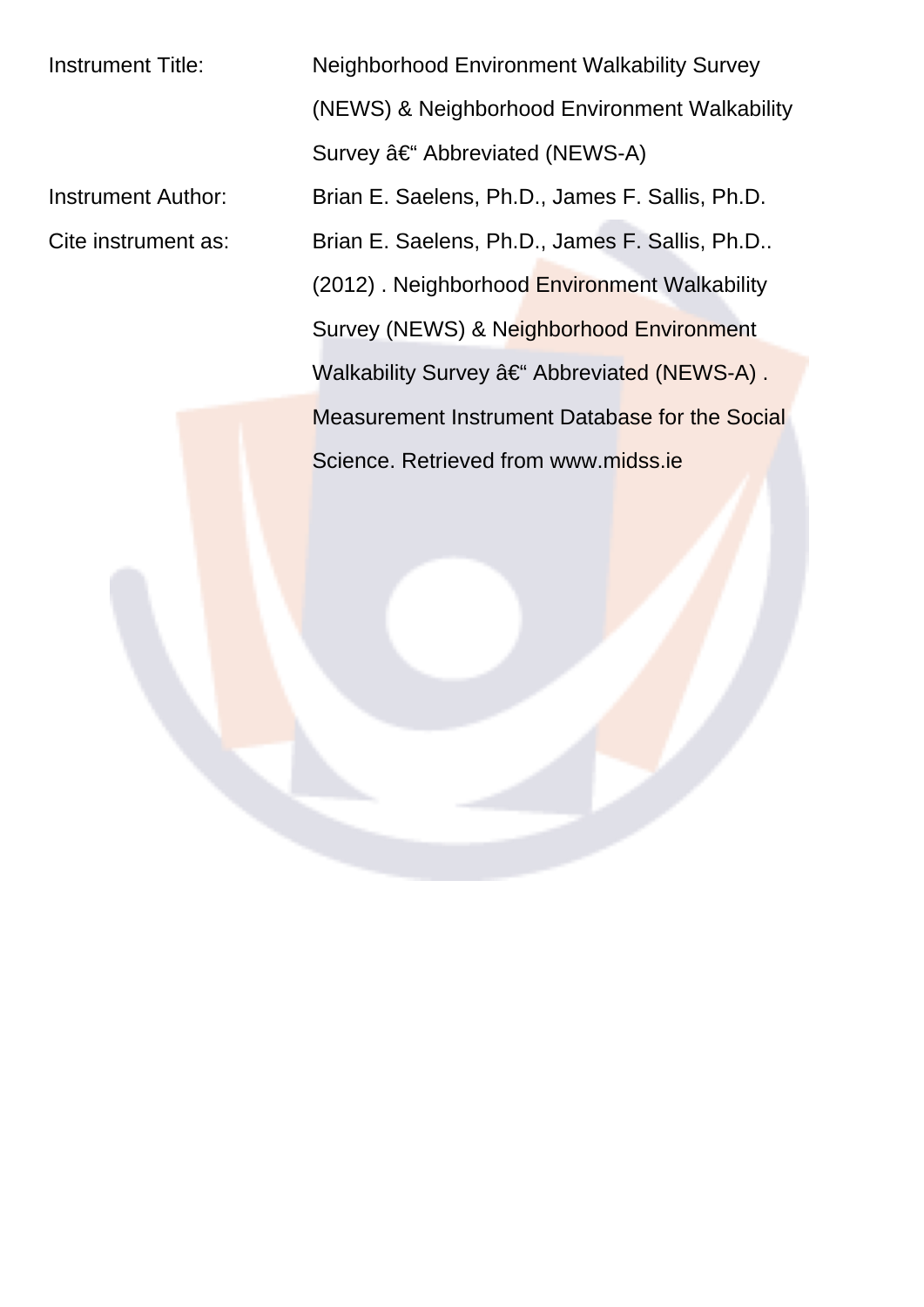#### **Scoring procedures and preliminary psychometrics for the Neighborhood Environment Walkability Scale (NEWS)**

Updated: October 18, 2002

Preliminary psychometrics for scale reported in *Saelens BE, Sallis JF, Black J, & Chen D. (2002) Measuring perceived neighborhood environment factors related to walking/cycling. Annals of Behavioral Medicine, 24, S139* and based on a pilot study (n=106) conducted within two neighborhoods in San Diego, CA. Test-retest reliability coefficients are single measure one-way random effect model intra-class correlations. As more psychometric data for NEWS become available, information will be updated.

# **A. Residential density ("Types of residences in your neighborhood")**

## *Scoring*

Response range (assigned score): None(1) A few (2) Some (3) Most (4) All (5)

Reverse coding items: None

Subscale scoring: Single-family detached  $+ (12 * row houses/townhouses 1-3 stories) + (10 *$ apts/condos  $1-\frac{3}{5}$  stories) + (25  $*$  apts/condos 4-6 stories) + (50  $*$  apts/condos 7-12 stories) + (75  $*$ apts/condos  $13+$  stories)

These weighting values are based on approximate density of households per unit area relative to a single-family detached residence.

# *Psychometrics*

Subscale test-retest reliability: .63

# **B. Land use mix-diversity ("Stores, facilities, and other things in your neighborhood")**

# *Scoring*

Responses (scores): 1-5 min(5), 6-10 min(4), 11-20 min(3), 21-30 min(2), 31+ min(1), don't know (1)

Note: A don't know response is coded as a "1" because if it is not known whether the facility is within walking distance, the actual walk is likely more than 31 minutes.

Reverse coding items: None

Subscale scoring: Mean of items

Alternative scoring: For some purposes it may be useful to tally the number of stores or facilities within a 5, 10, or 20-minute walk.

*Psychometrics* Subscale test-retest reliability: .78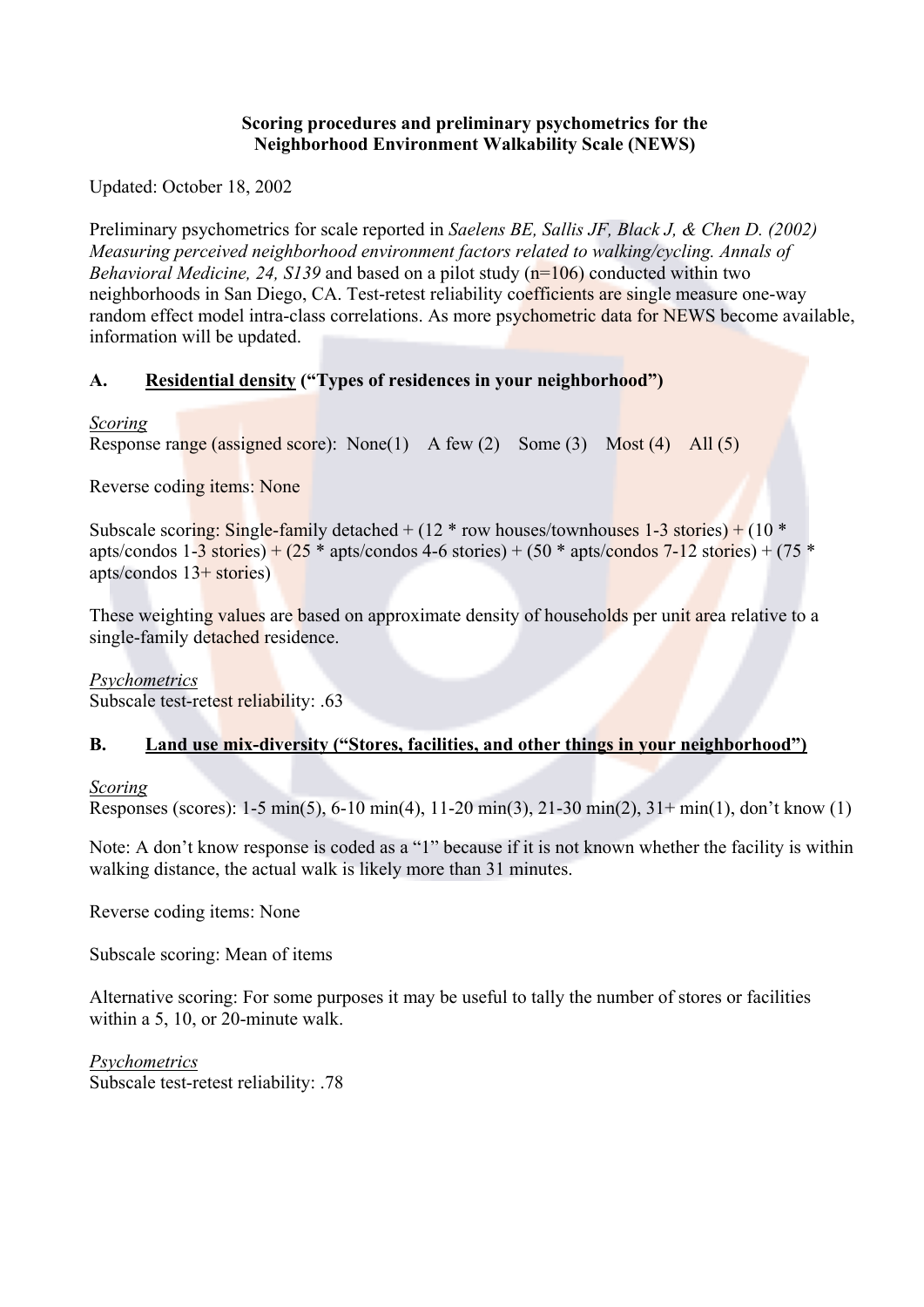## **C. Land use mix-access ("Access to services")**

### *Scoring*

Responses (scores): Strongly disagree(1) Somewhat disagree(2) Somewhat agree(3) Strongly agree(4)

Reverse coding items: #6 ('hilly streets') and #7 ('canyons/hillsides')

Subscale scoring: Mean of items

*Psychometrics* Subscale test-retest reliability: .79

## **D. Street connectivity ("Streets in my neighborhood")**

### *Scoring*

Responses (scores): Strongly disagree(1) Somewhat disagree(2) Somewhat agree(3) Strongly agree(4)

Reverse coding items: None

Subscale scoring: Mean of items

#### *Psychometrics*

Subscale test-retest reliability: .63 (due to the skewed distribution of responses to the item regarding "walkways connecting cul-de-sacs to streets and trails" and corresponding low test-retest reliability of that item in this sample, that item was eliminated from subscale analyses in the pilot study)

### **E. Walking/cycling facilities ("Places for walking and cycling")**

### *Scoring*

Responses (scores): Strongly disagree(1) Somewhat disagree(2) Somewhat agree(3) Strongly agree(4)

Reverse coding items: None

Subscale scoring: Mean of items

*Psychometrics* Subscale test-retest reliability: .58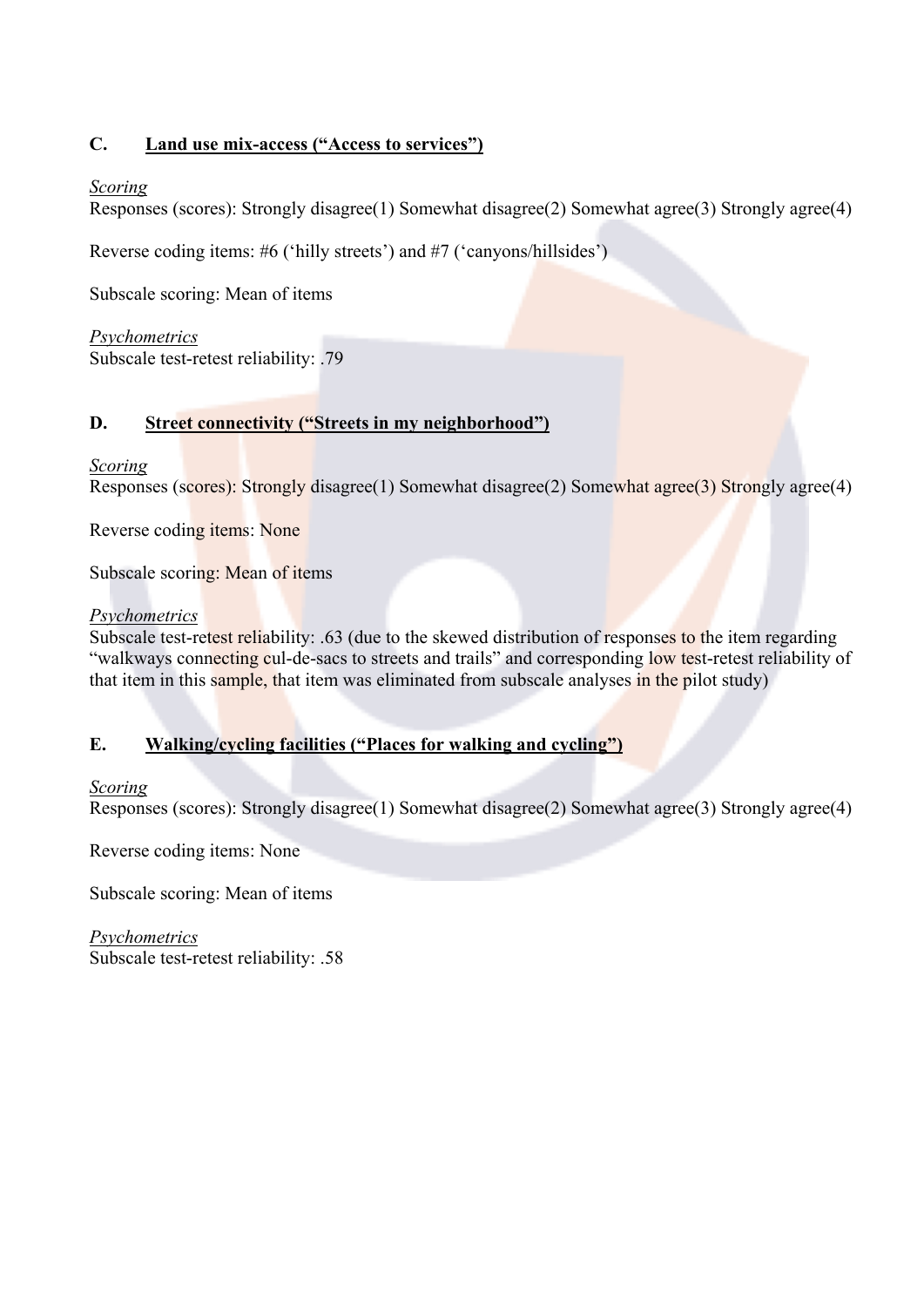## **F. Aesthetics ("Neighborhood surroundings")**

### *Scoring*

Responses (scores): Strongly disagree(1) Somewhat disagree(2) Somewhat agree(3) Strongly agree(4)

Reverse coding items: None

Subscale scoring: Mean of items

*Psychometrics* Subscale test-retest reliability: .79

## **G. Pedestrian/traffic safety ("Safety from traffic")**

### *Scoring*

Responses (scores): Strongly disagree(1) Somewhat disagree(2) Somewhat agree(3) Strongly agree(4)

Reverse coding items: #1 ('traffic on my street'), #2 ('traffic on nearby streets'), #5 ('exceed speed limits'), #8 ('exhaust fumes')

Subscale scoring: Mean of items

*Psychometrics* Subscale test-retest reliability: .77

# **H. Crime safety ("Safety from crime")**

### *Scoring*

Responses (scores): Strongly disagree(1) Somewhat disagree(2) Somewhat agree(3) Strongly agree(4)

Reverse coding items: #4 ('high crime rate'), #5 ('unsafe during day'), #6 ('unsafe at night')

Subscale scoring: Mean of items

*Psychometrics* Subscale test-retest reliability: .80